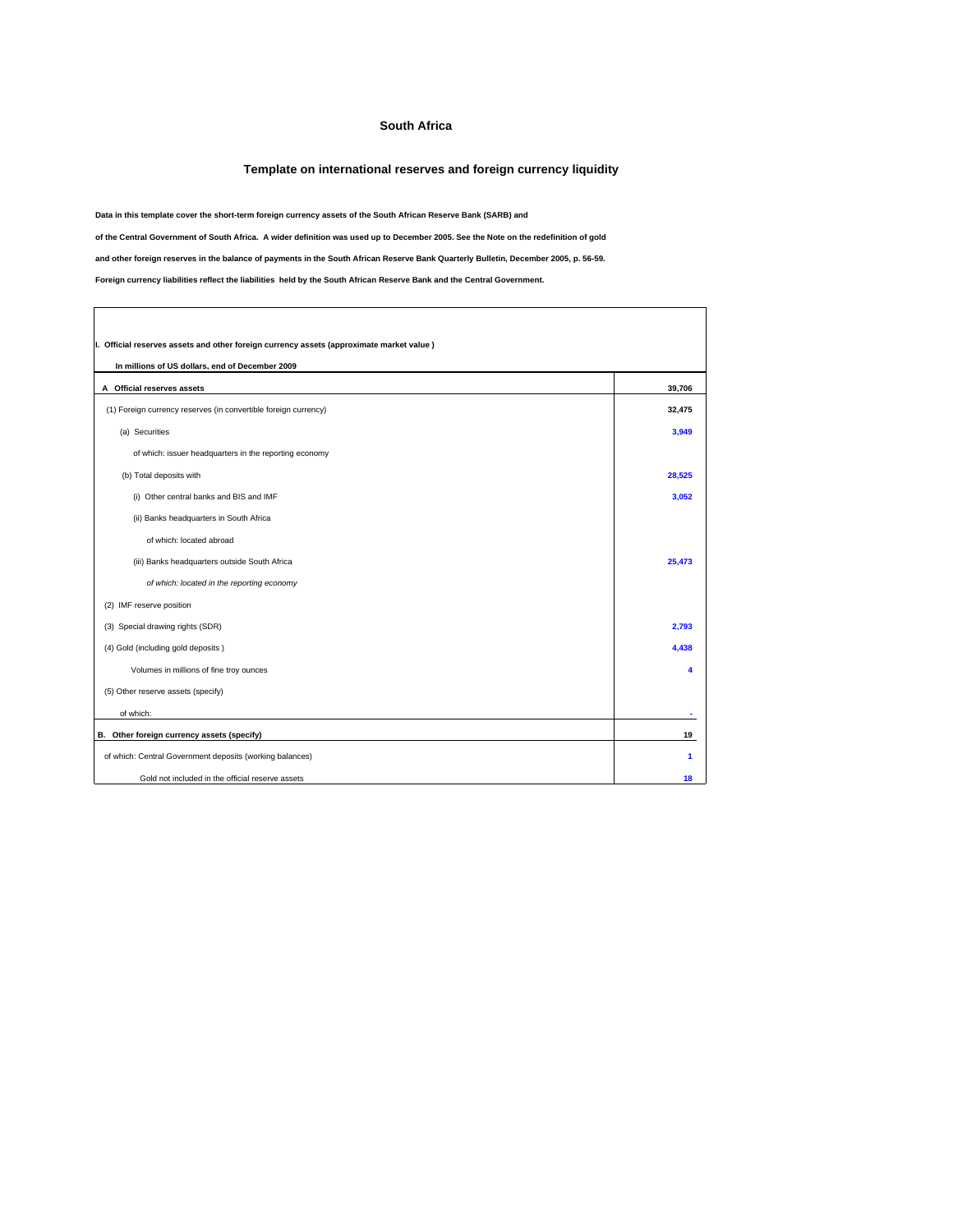| II. Predetermined short term net drains on foreign currency assets (nominal value) p.2                                                                               |                   |                         |                                            |                                        |
|----------------------------------------------------------------------------------------------------------------------------------------------------------------------|-------------------|-------------------------|--------------------------------------------|----------------------------------------|
| In millions of US dollars, end of December 2009                                                                                                                      |                   |                         |                                            |                                        |
|                                                                                                                                                                      | Total             |                         | Maturity Breakdown(residual maturity)      |                                        |
|                                                                                                                                                                      | Up to one<br>year | Up to 1 month           | More than 1<br>month and up to<br>3 months | More than 3 months<br>and up to 1 year |
| 1. Foreign currency loans, securities and deposits                                                                                                                   |                   |                         |                                            |                                        |
| of which: SARB                                                                                                                                                       |                   |                         |                                            |                                        |
| Outflows (-)<br>Principal                                                                                                                                            | $-350$            |                         | $-350$                                     |                                        |
| $(-)$<br>Interest                                                                                                                                                    | $-1$              |                         | $-1$                                       |                                        |
| Inflows $(+)$<br>Principal                                                                                                                                           |                   |                         |                                            |                                        |
| Interest<br>$^{(+)}$                                                                                                                                                 |                   |                         |                                            |                                        |
| <b>Central Government</b>                                                                                                                                            |                   |                         |                                            |                                        |
| Outflows (-)<br>Principal                                                                                                                                            | $-394$            | -60                     | -8                                         | $-325$                                 |
| $(-)$<br>Interest                                                                                                                                                    | $-641$            | $-16$                   | -8                                         | $-616$                                 |
| Inflows $(+)$<br>Principal                                                                                                                                           |                   |                         |                                            |                                        |
| Interest<br>$(+)$                                                                                                                                                    |                   |                         |                                            |                                        |
|                                                                                                                                                                      |                   |                         |                                            |                                        |
| 2. Aggregate short and long positions in forwards and futures in foreign currencies vis-à-vis<br>the domestic currency (including the forward leg of currency swaps) |                   |                         |                                            |                                        |
| (a) Short positions (-) (Net per period)                                                                                                                             | $-2$              | $-2$                    |                                            |                                        |
| (b) Long positions (+) (Net per period)                                                                                                                              | $\mathbf 2$       | $\overline{\mathbf{2}}$ |                                            |                                        |
|                                                                                                                                                                      |                   |                         |                                            |                                        |
| 3 Other (specify)                                                                                                                                                    | $\overline{2}$    | $\mathbf{1}$            | 1                                          |                                        |
| (a) Other accounts payable (-) (Net per period)                                                                                                                      |                   |                         |                                            |                                        |
| Other accounts receivable (+) (Net per period)                                                                                                                       | $\mathbf 2$       | 1                       | 1                                          |                                        |
|                                                                                                                                                                      |                   |                         |                                            |                                        |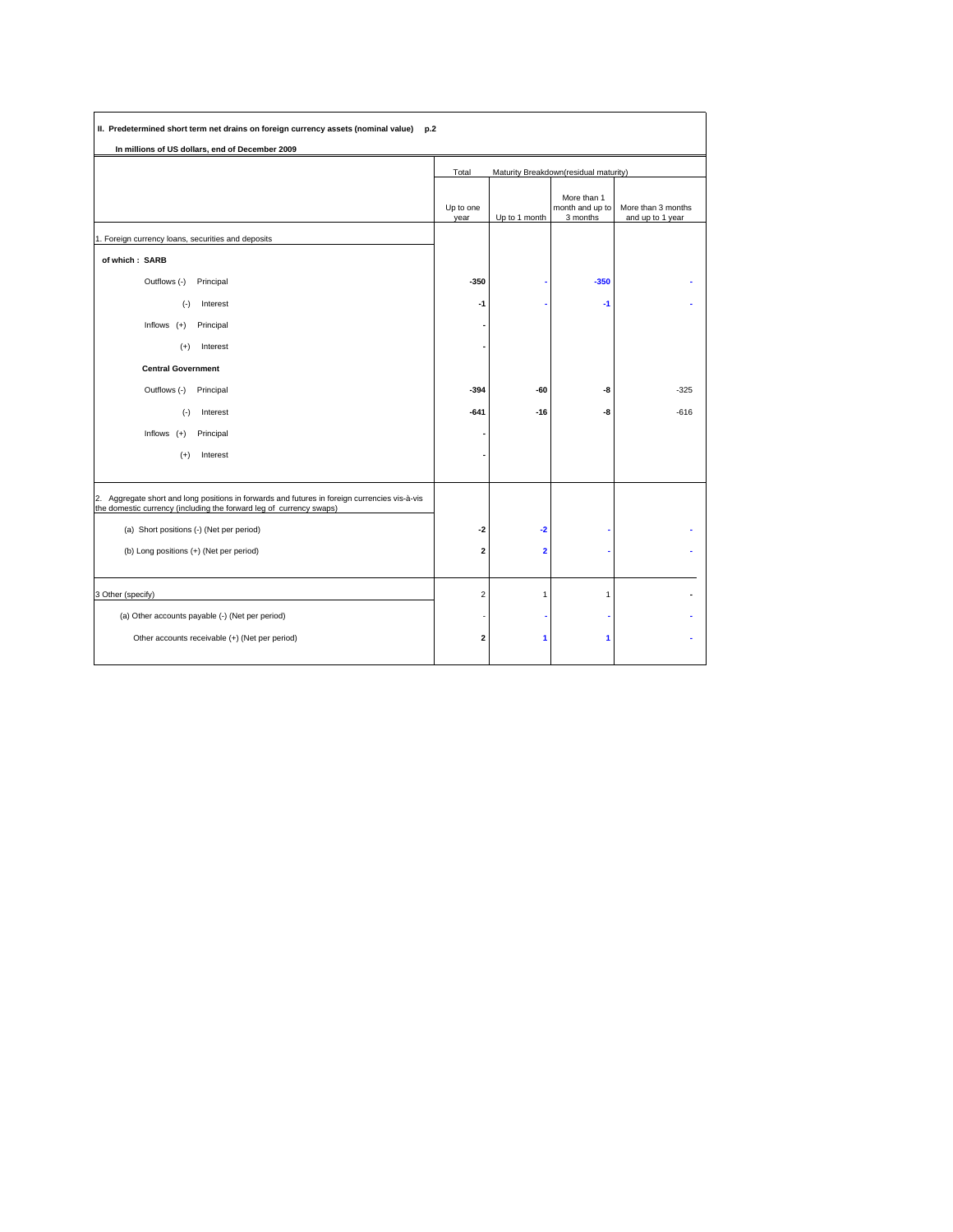| III. Contingent short-term net drains on foreign currency assets (nominal value)                                                                                                                                                                                                                                                                                                                                                                                                        | p.3          |               |                                            |                                        |
|-----------------------------------------------------------------------------------------------------------------------------------------------------------------------------------------------------------------------------------------------------------------------------------------------------------------------------------------------------------------------------------------------------------------------------------------------------------------------------------------|--------------|---------------|--------------------------------------------|----------------------------------------|
| In millions of US dollars, end of December 2009                                                                                                                                                                                                                                                                                                                                                                                                                                         |              |               |                                            |                                        |
|                                                                                                                                                                                                                                                                                                                                                                                                                                                                                         | Total        |               | Maturity breakdown (residual maturity)     |                                        |
|                                                                                                                                                                                                                                                                                                                                                                                                                                                                                         | Up to 1 year | Up to 1 month | More than 1<br>month and up to<br>3 months | More than 3 months<br>and up to 1 year |
| 1. Contingent liabilities in foreign currency                                                                                                                                                                                                                                                                                                                                                                                                                                           |              |               |                                            |                                        |
| (a) Collateral guarantees on debt falling due within 1 year                                                                                                                                                                                                                                                                                                                                                                                                                             |              |               |                                            |                                        |
| (b) Other contingent liabilities                                                                                                                                                                                                                                                                                                                                                                                                                                                        | $-91$        | $-3$          | $-34$                                      | $-53$                                  |
| of which: Central Government                                                                                                                                                                                                                                                                                                                                                                                                                                                            |              |               |                                            |                                        |
| Principal                                                                                                                                                                                                                                                                                                                                                                                                                                                                               | $-74$        | -3            | $-23$                                      | $-48$                                  |
| Interest                                                                                                                                                                                                                                                                                                                                                                                                                                                                                | $-17$        | -0            | $-11$                                      | -6                                     |
| 2. Foreign currency securities issued with embedded options (puttable bonds)<br>3. Undrawn, unconditional credit lines provided by<br>(a) other central banks and international organisations<br>$BIS (+)$<br>$IMF (+)$<br>(b) banks and other financial institutions headquartered in South Africa<br>(c) banks and other financial institutions headquartered outside South Africa (+)<br>4. Aggregate short and long positions of options in foreign vis-à-vis the domestic currency |              |               |                                            |                                        |
| Short positions<br>(a)<br>(i) Bought puts<br>(ii) Written puts<br>(b)<br>Long positions<br>(i) Bought puts<br>(ii) Written puts                                                                                                                                                                                                                                                                                                                                                         |              |               |                                            |                                        |